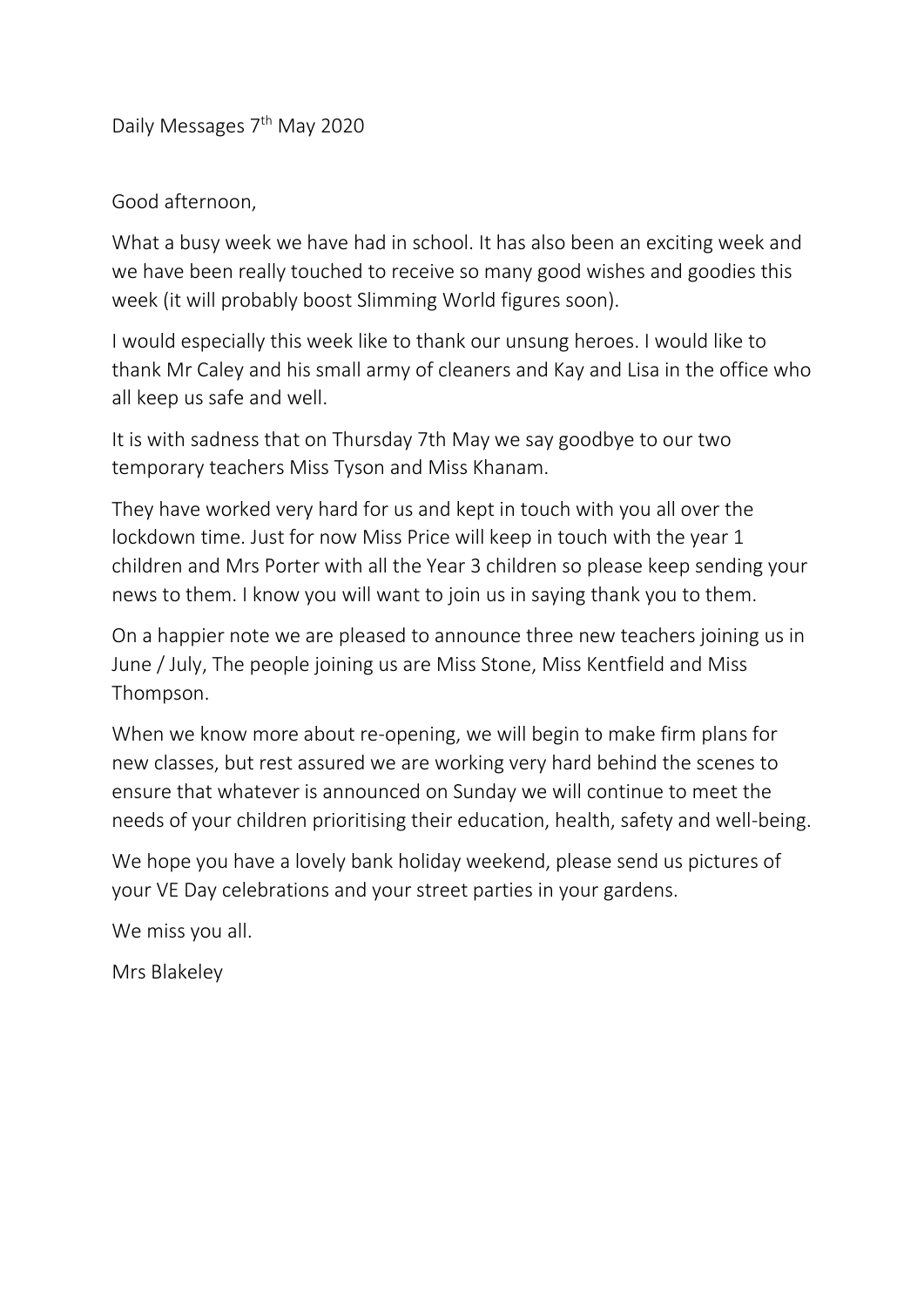Hello Year 2,

Hope you are all ok and ready for a long weekend. I wonder if any of you are celebrating VE day tomorrow, I have seen some of the work you have created and it looks excellent: I love the bunting; your gardens will look very pretty.

Remember we still have to keep ourselves safe while celebrating. The next time I speak to you, fingers crossed we will have a bit more information about what is going to happen over the next couple of months.

I just want to take this opportunity to tell you how proud I am of you all. It has been lovely to hear from so many of you. I would like to say a huge well done to William this week – he has completed some fantastic work every day and has managed to do this with a smile on his face. He has been an excellent teacher to his mum; he has been teaching her lists of 3, adverbs and how to do spelling pyramids! You should maybe try this next week. Elyssa has also been working hard and keeping up with her weekly work and spelling tests; she managed 10 out of 10 again this week, which is excellent. How did you do?

Take some time away from your learning packs this weekend and enjoy time with your family; it is very important during this time. I really miss you all and I cannot wait to see your beautiful smiles.

Take care and stay safe, Miss Price xx

[rprice@handale.rac.sch.uk](mailto:rprice@handale.rac.sch.uk)

Hi Year 4,

Have a lovely long weekend and make sure you have lots of fun. I am going to spend lots of time in the garden, the weather is going to be very nice. You have been quiet this week, you must be sick of sending me work and speaking to me! Enjoy your weekend and I will speak to you Monday. Keep your fingers crossed that we have some more news by then.

Have fun but stay safe!

Mr Farrier [rfarrier@handale.rac.sch.uk](mailto:rfarrier@handale.rac.sch.uk)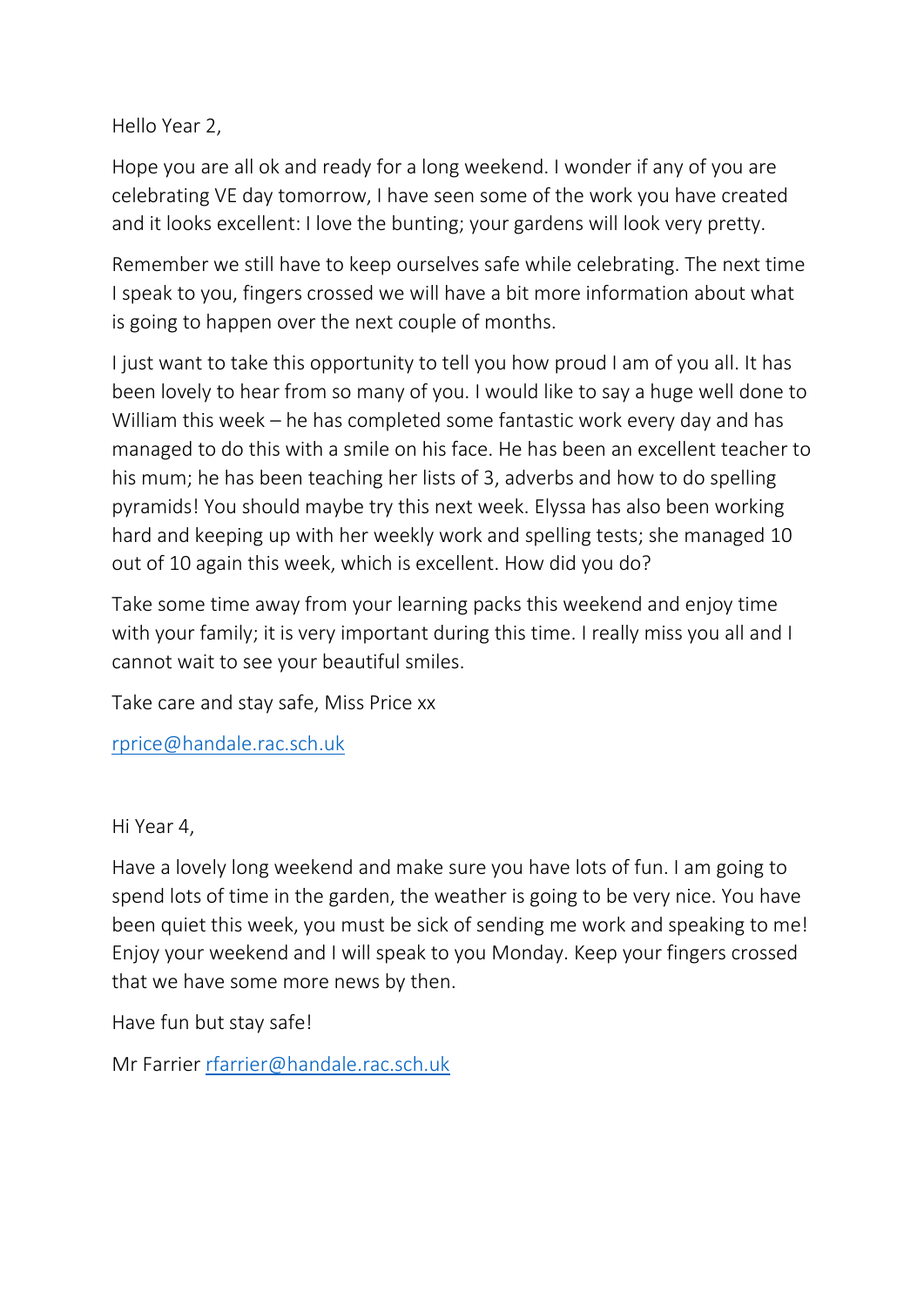## Hi Year 3

Today is my last message until Monday because tomorrow is a bank holiday. We usually have this bank holiday on a Monday but it was moved this year so that we could commemorate the 75th anniversary of VE day. Have any of you researched this and created some work? I know Jelena and Elliot have because they sent me pictures of the lovely work they have created. Will you be doing anything special at home to mark this occasion? I will be helping my daughters to make red, white and blue bunting this afternoon to decorate the front of our house with and tomorrow we are going to make a home-made afternoon tea.

Whatever you are doing, I hope you have a lovely long weekend.

Stay safe.

Mrs Porter

[rporter@handale.rac.sch.uk](mailto:rporter@handale.rac.sch.uk)

Hi all I hope you're all keeping safe and healthy! I also hope you're all working hard and making the most of the weather while you can. I've been doing some work ready for coming back to school and have been back to school to help tidy up after the messy teachers! Hope to see you all again very soon.

Mr Cameron x

Hello everybody,

Hope you are all keeping busy but safe. Are you looking forward to VE Day tomorrow, have you made any decorations? Hopefully the sun will keep shining for us.

Remember I am always here if you want to message me, I would love to hear from you.

Miss Tully xxx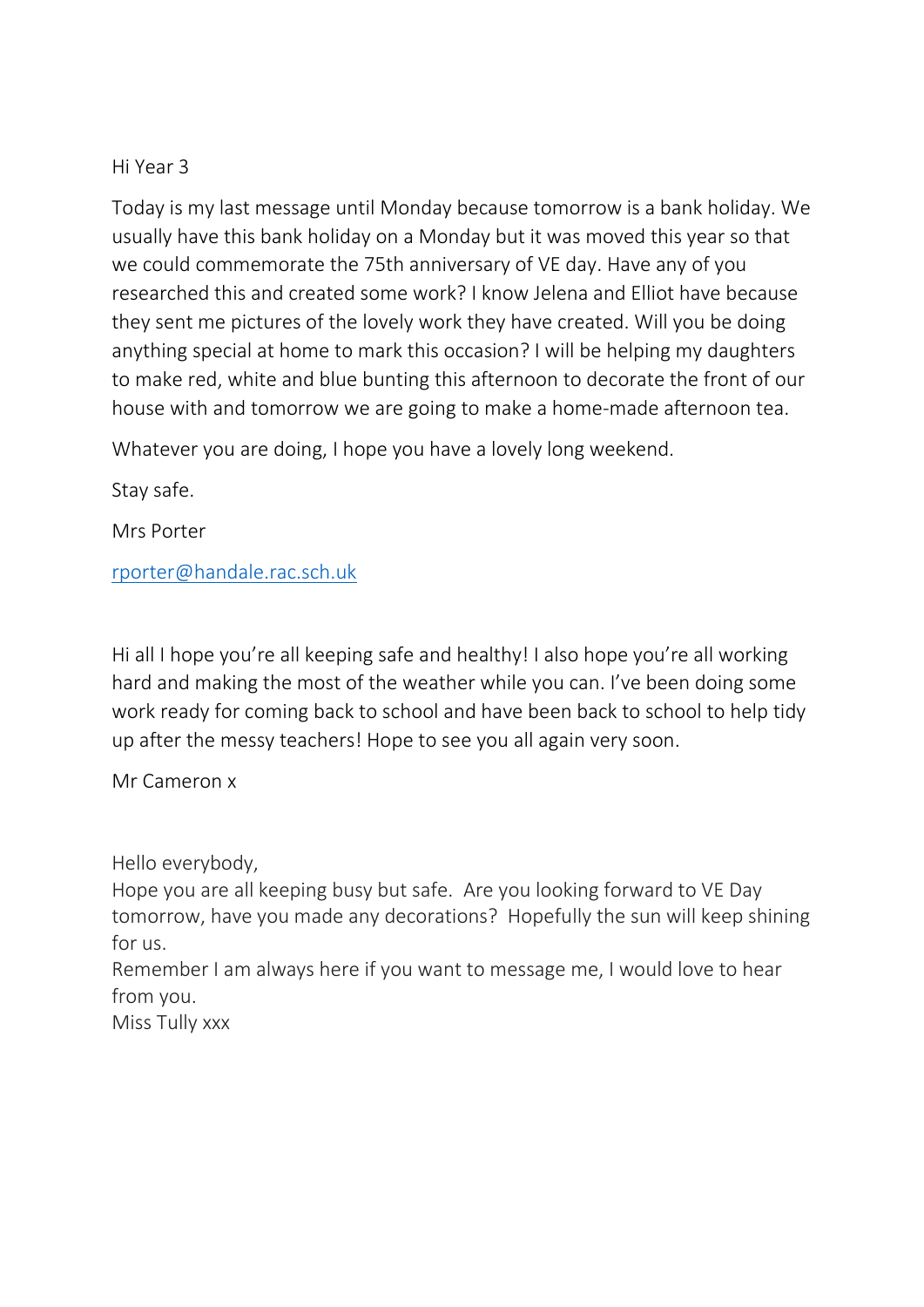

Hello Nursery Children,

Thinking about Goldilocks and the 3 Bears over the past couple of days gave us the idea to have porridge for our breakfast today. While we waited for our porridge to cool, we took no chances, we waited in Mrs Lister's kitchen. Once our porridge had cooled we tried it; it wasn't too salty, it wasn't too sweet, it was just right. So just like Goldilocks we ate it all up - yum, yum! Tomorrow is a special bank holiday so we will be spending the day with Mrs Lister and John. We hope you have a good day with your families.

Love from Morning Floppy and Afternoon Floppy xx [clister@handale.rac.sch.uk](mailto:clister@handale.rac.sch.uk)

Hey everyone, hope you're all doing ok and continuing to working hard. I'm keeping myself busy with my own school work as well as teaching Oscar and we always go on a daily walk to get some exercise. I'm really looking forward to all getting back together very soon. Take care and stay safe.

Love Mrs Oakley xx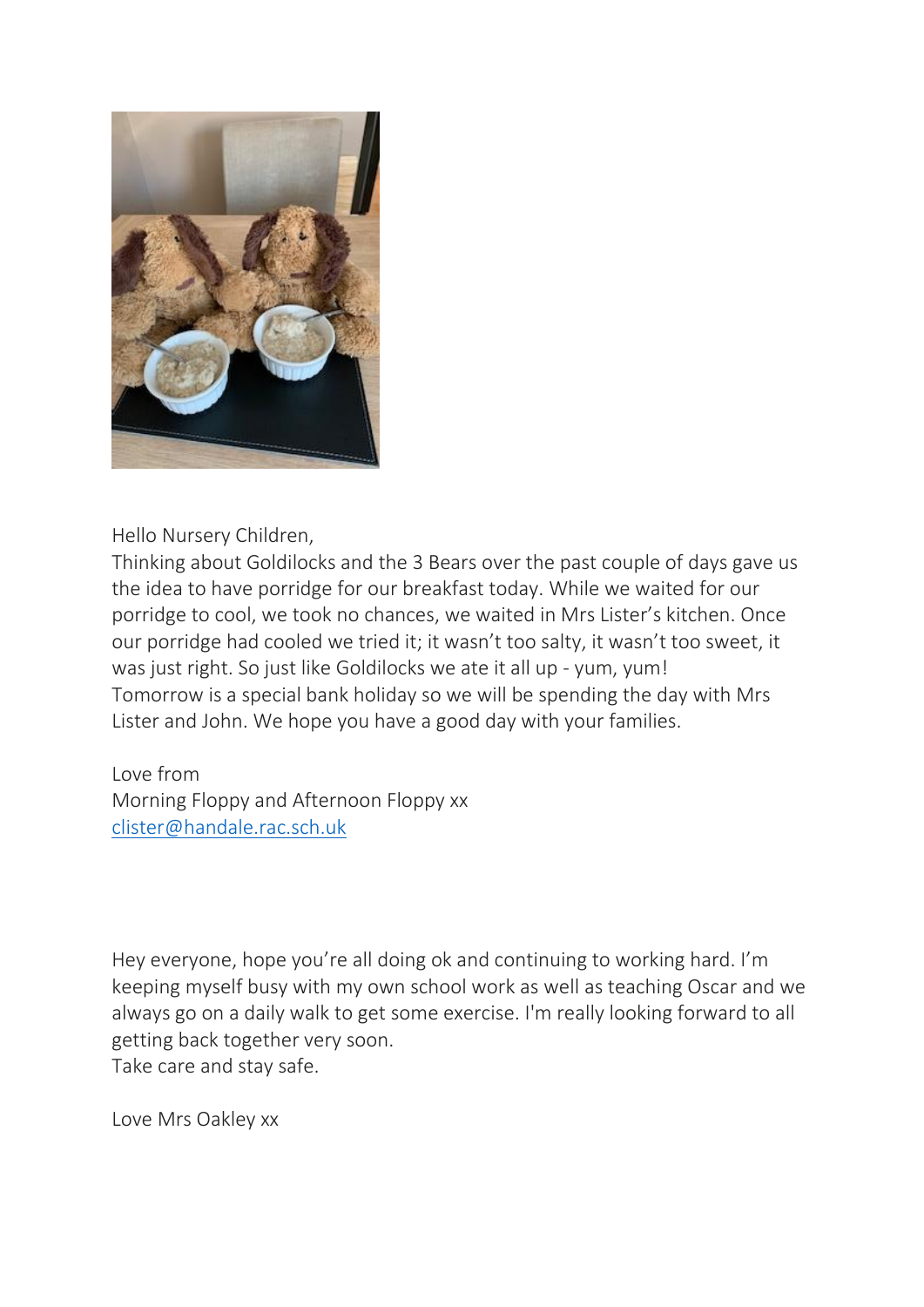Hello Reception Children

Well another bright and sunny morning again today. Did anyone have a listen to see what they could hear yesterday? Did you write a sentence? If you want to send it to me that would lovely.

Tomorrow is a 'Bank Holiday' which is strange really because we have bank holidays on a Monday and tomorrow is Friday! So challenge for today – ask a grown up or older brother or sister if you have one, why has the bank holiday changed from a Monday to a Friday. Secondly, when you find out the reason see if you can draw a picture and write a simple story or a sentence all about it! Have fun and enjoy the weekend.

Take care of yourself and keep safe

With Love

Mrs Skirving x

[eskirving@handale.rac.sch.uk](mailto:eskirving@handale.rac.sch.uk)

Hello everyone. I hope everyone is doing fine and completing some school work. I know I have been doing some things on the laptop, but still getting fresh air in my back garden. I have been sorting out my herb garden, I have lots of different ones: Thyme, Peppermint, Spearmint, Oregano, basil, Rosemary, sage and lemon balm mint but my favourite one is my curry plant - they all smell lovely. Well I hope you all take care and hope to see you soon from Miss Hood x

Hi everyone, I hope you are all staying home and staying safe  $\bullet$  hopefully we will be back at school very soon as I'm running out of things to keep me busy! Look forward to the day we are all back at school, learning and having fun.

Take care, Mrs Treloar xx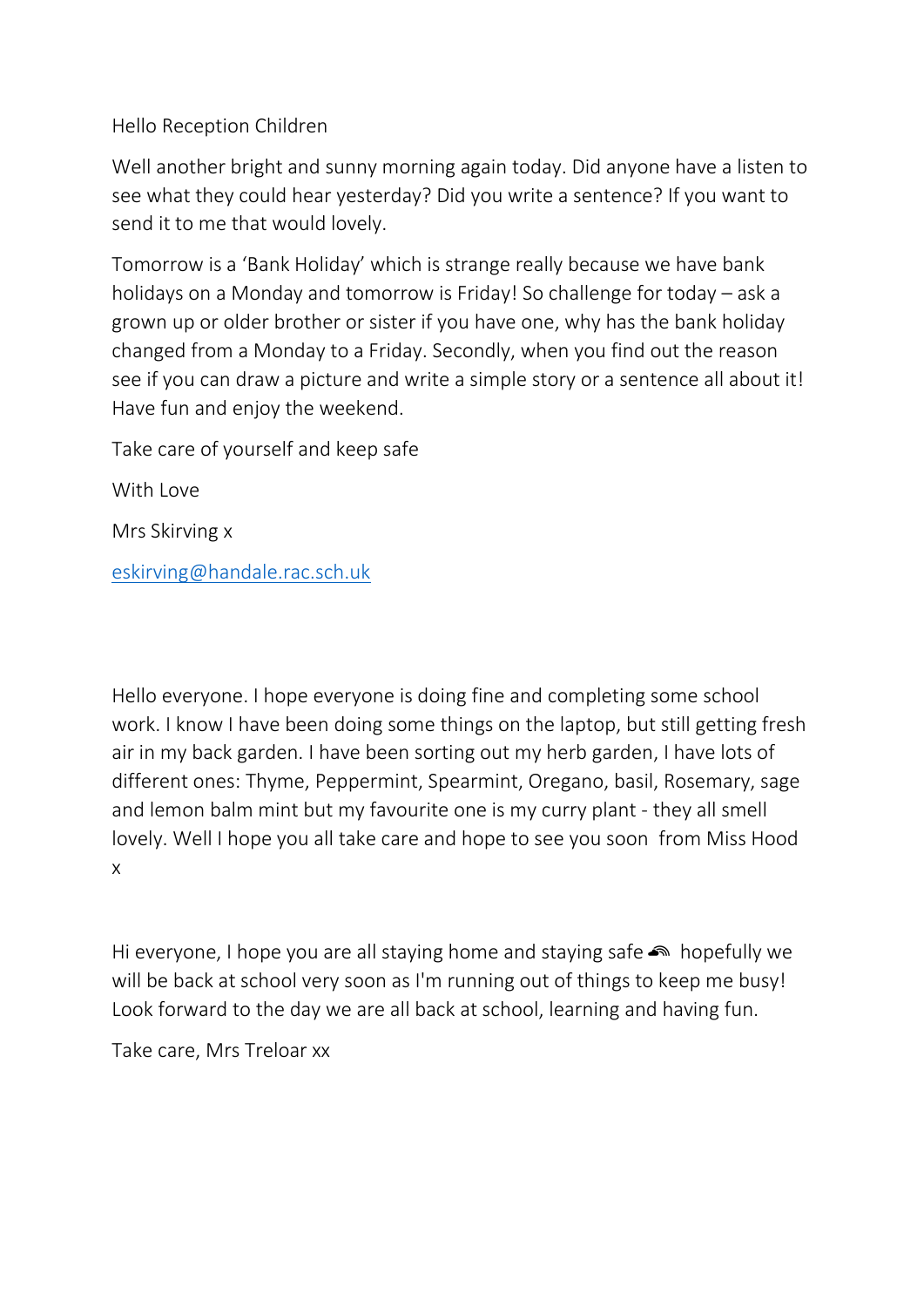Good morning Year 1,

Well, this is it. I'm very sad to say this is my last daily message for you. I have loved every minute of being your teacher.

You are an amazing class of children. In all the years of teaching, I have never met a class like you; so keen to learn and so well behaved. You made my job a pleasure because I went in everyday to do what I love the most and that is to teach. Your enthusiasm for learning, your lovely, warm personalities and wonderful sense of humour made coming to work a joy.

Thank you so much for letting me be part of your school experience. I will miss you very much. Please take care, stay safe and keep being fabulous!

With lots of love,

Miss Khanam xx ♥□ଈ♥□

Hi to all Handale pupils, hope you are all keeping in good health. I was at school on Monday and had the pleasure of seeing some children, which was really nice. Hopefully if things progress as they seem to be, we will all be back together very soon. Take care and keep safe,

Love from

Mrs Robinson. X

Hello everyone!

This week I've done lots of cleaning at home and have finally finished paving the garden - I can't wait to plant all of my lovely flowers! I've been into school today with some children; it's still so strange without you all there. Miss you lots, Miss Sweeney xx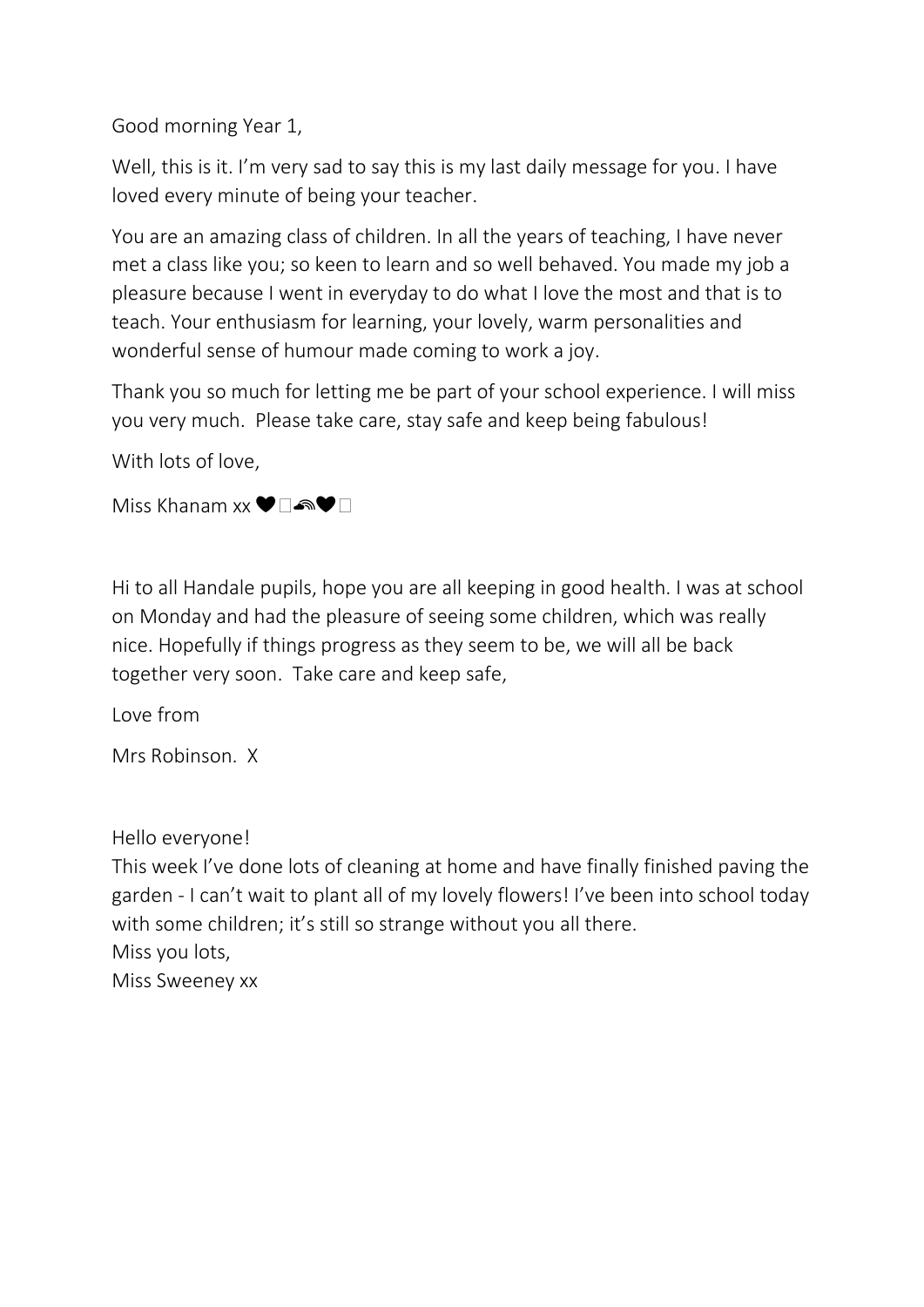Hi you lovely lot,

It doesn't seem like 2 minutes ago I was writing last week's message. I've been into school this week and worked with a few of the children which was nice for a change. Below is a photograph I managed to take of a cheeky squirrel that visits my garden every morning to pinch the nuts and seeds on my bird feeder.



Hope you have had another fun filled week. <u>ක</u>Stay safe <u>ක</u> Mrs Darby

Good morning, I hope you are all okay?

As you will all know this is my last day being your teacher (which is very strange under these circumstances). I just want to let you know that it has been an absolute pleasure getting to know you all and teaching you. We've had lots of fun and you've shown me how fabulous you all are. I am proud of how you have all adapted to this strange situation and I loved speaking to you all over the past week and finding out how you've been getting on. I hope you show your next teacher what brilliant hard working children you are! In the meantime, keep working hard with your home learning and make sure you are still getting outside for some fresh air and exercise.

Goodbye year 3 and make sure you stay safe.

Love Miss Tyson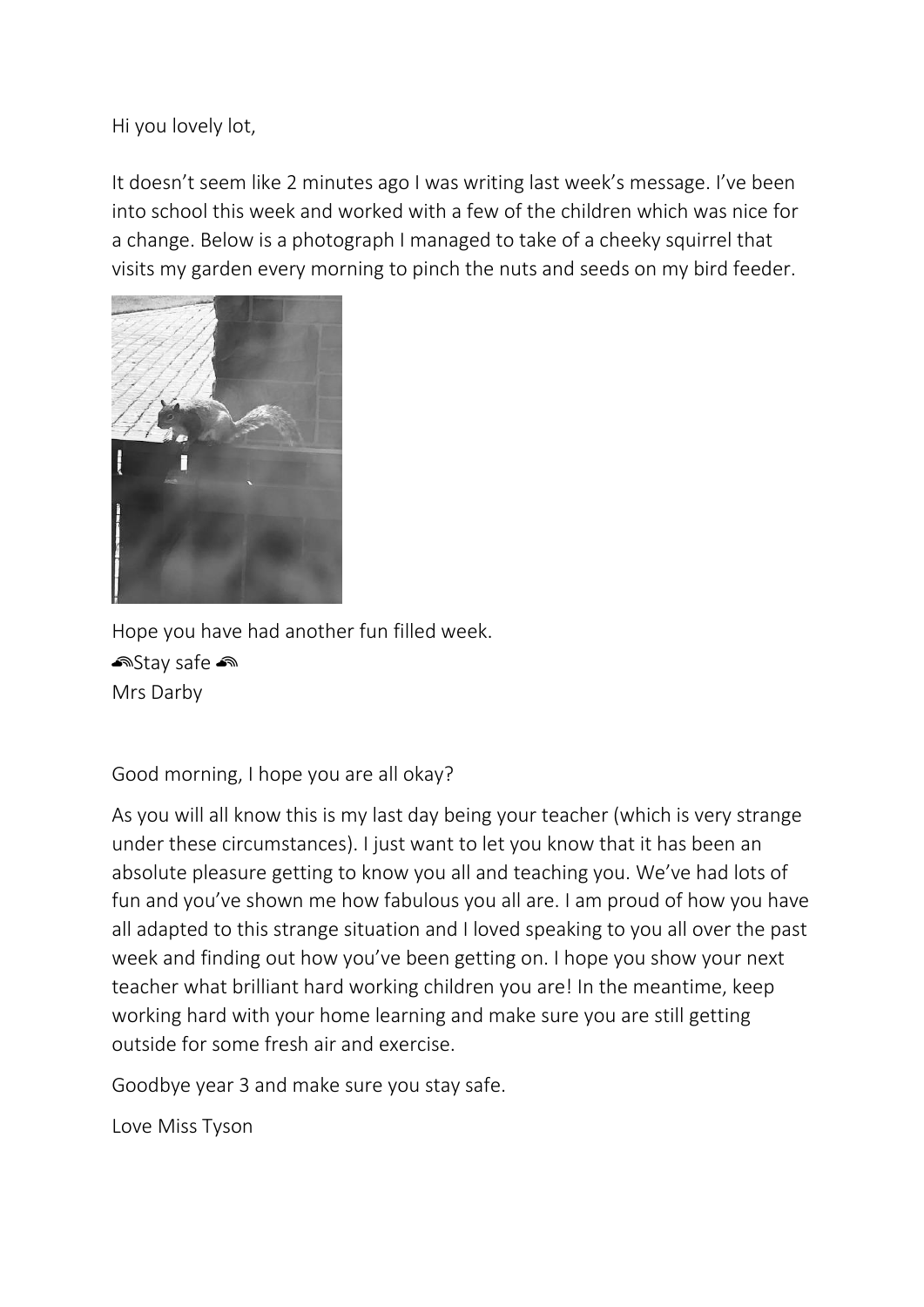Hello Year 5,

I hope you are all keeping well. I've been in school this morning finishing off a few jobs ahead of the bank holiday weekend. I can't wait until school is back to being filled with children again- it's not quite the same without you all.

I did actually find someone knocking on the window to get inside this morning. He looked very eager to get in the classroom and get learning. Hopefully soon.

In the meantime, stay safe, Mr Bell

[lbell@handale.rac.sch.uk](mailto:lbell@handale.rac.sch.uk)



Hi children,

Today I'm in school looking after the children who are in. We have been making sculptures out of clay, which has been lots of fun. We have also been enjoying the sunshine this afternoon and went on the big field to do some athletics activities. Hope you are all still getting your daily exercise.

Stay safe children and hopefully I'll see you soon.

Miss Kendall

Ekendall@handale.rac.sch.uk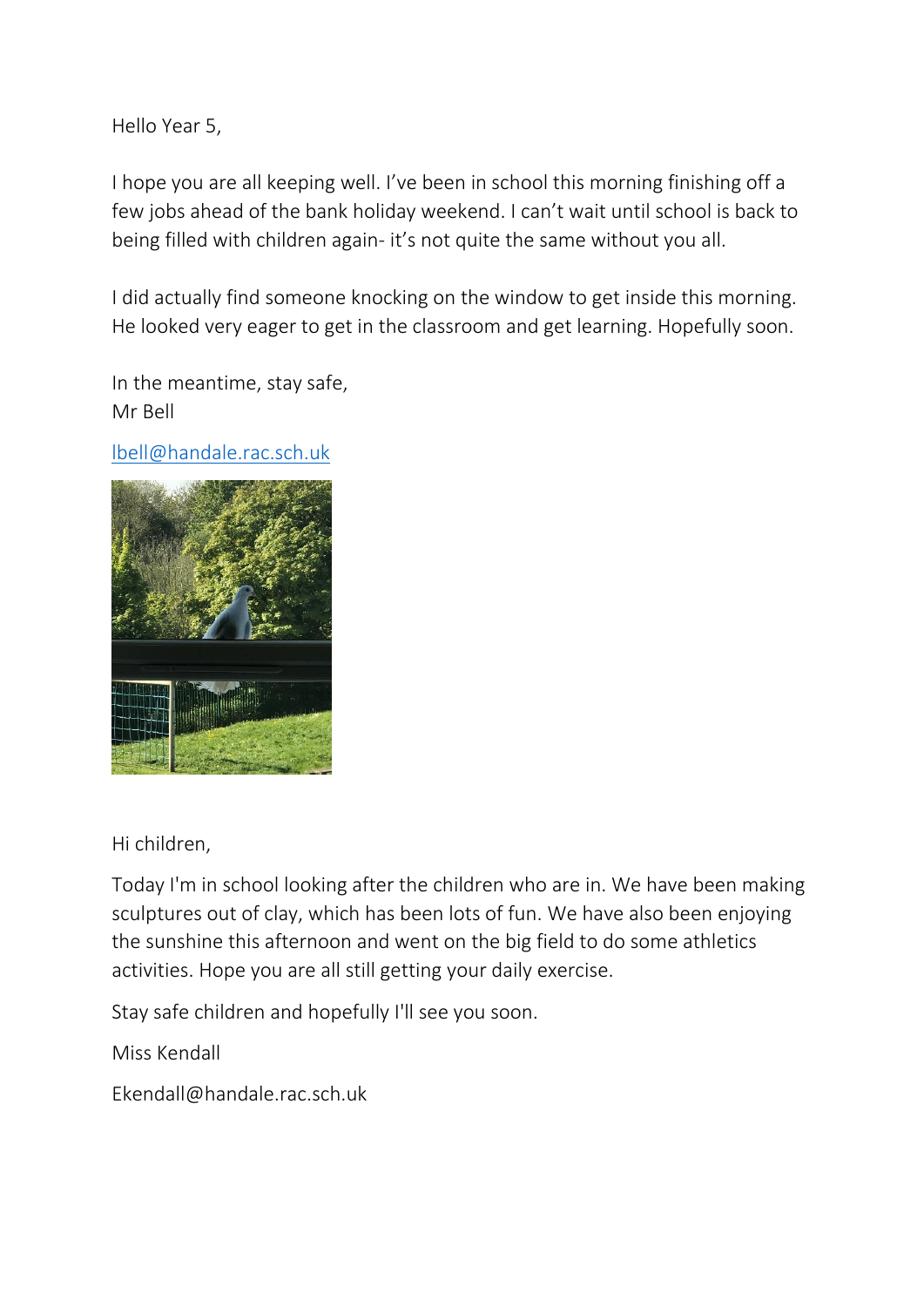Hello Year 6

As always, I hope that you are all well.

So we have a long weekend ahead with tomorrow being a Bank Holiday. As mentioned previously, tomorrow is VE Day and that is why the Bank Holiday has been moved, in order for us, as a country, to celebrate this day. Obviously, the circumstances with which we are celebrating it are odd but we can still do our best and celebrate this day the way it fully deserves.

Let me share some of my favourite facts about this day:

- The VE in VE Day stands for Victory in Europe. It was the public holiday of 8th May 1945 to mark the defeat of Germany by the Allied forces in World War 2.
- More than 1 million people celebrated in the streets of cities, towns and villages in the UK.
- Crowds gathered in Trafalgar Square and up The Mall, waiting for Winston Churchill, the wartime Prime Minister, and King George VI to make an appearance on the balcony of Buckingham Palace.
- In the United States, Harry Truman, the President, dedicated the victory and celebrations to President Franklin D. Roosevelt, who had died just a month before victory in Europe was achieved. Celebrations took place in many US cities, including Chicago, Miami, LA and New York.
- In 1995, to mark the 50th anniversary of Victory in Europe, May Day Bank Holiday in the UK was moved to 8th May. Just like this year, 2020, where we are celebrating 75 years!
- VE Day did not mark the end to all of the fighting associated with World War 2. Japan didn't surrender until 15th August 1945 (or 14th August, depending on time zones). Japan officially signed surrender documents on 2nd September 1945, effectively bringing World War 2 to a close. This is celebrated as V-J Day (Victory over Japan).

Enjoy your weekend all of you. Stay happy and stay safe. Mr Emmerson [pemmerson@handale.rac.sch.uk](mailto:pemmerson@handale.rac.sch.uk)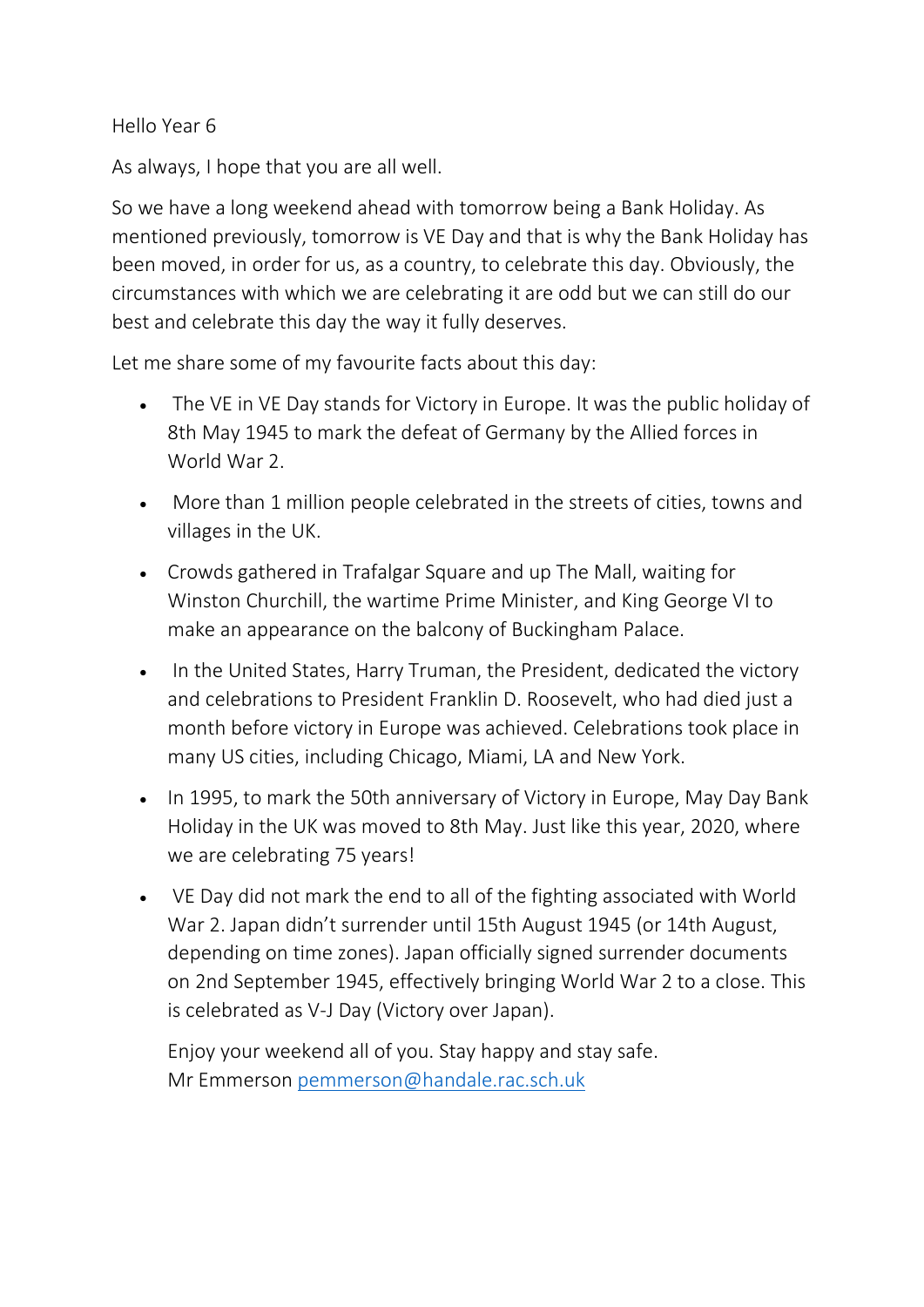Hello pre nursery,

What a busy week I've had! I've been doing some work for school and have even been into school this week to look after some of our key worker children. I have also been walking and gardening!

I was so proud of my oldest daughter Millie as she got chosen by a stage school in London to take part in a singing show over the internet! Everybody was singing Disney songs and Millie sang one from Pocahontas - she sang beautifully! I love Disney songs and films and I know some of you enjoy watching Disney films too!

Today I have been baking scones and cakes ready for tomorrow - it is a special day in our history called VE Day and I plan to celebrate this with my family having an afternoon tea (hopefully in the garden!) I have also coloured in some bunting that I am going to put in my window. I wonder if you will be having any celebrations for VE Day.

Hope you are all finding lots of things to keep you busy and that you are staying safe by staying at home with your family.

Miss you all lots

Mrs Dean xx

Hello nursery and pre nursery.

I hope that you are all are enjoying this lovely sunshine we have had this week. I have been busy tidying and sorting my spare room out - what a mess it was! Take care everyone and hope to see you all soon. Love Miss Reid x

Hello Year 3,

I hope you have all had a lovely week. I have been busy making decorations and food to celebrate VE day tomorrow. I was in school yesterday and we had lots of fun making bath bombs to help us relax. We also had a paper aeroplane competition, which you could do at home. You could try making aeroplanes in different ways or with different materials. Some of ours flew over half of the playground!

I hope you all enjoy the VE day celebrations tomorrow and have a lovely weekend.

Mrs Brodie [nbrodie@handale.rac.sch.uk](mailto:nbrodie@handale.rac.sch.uk)